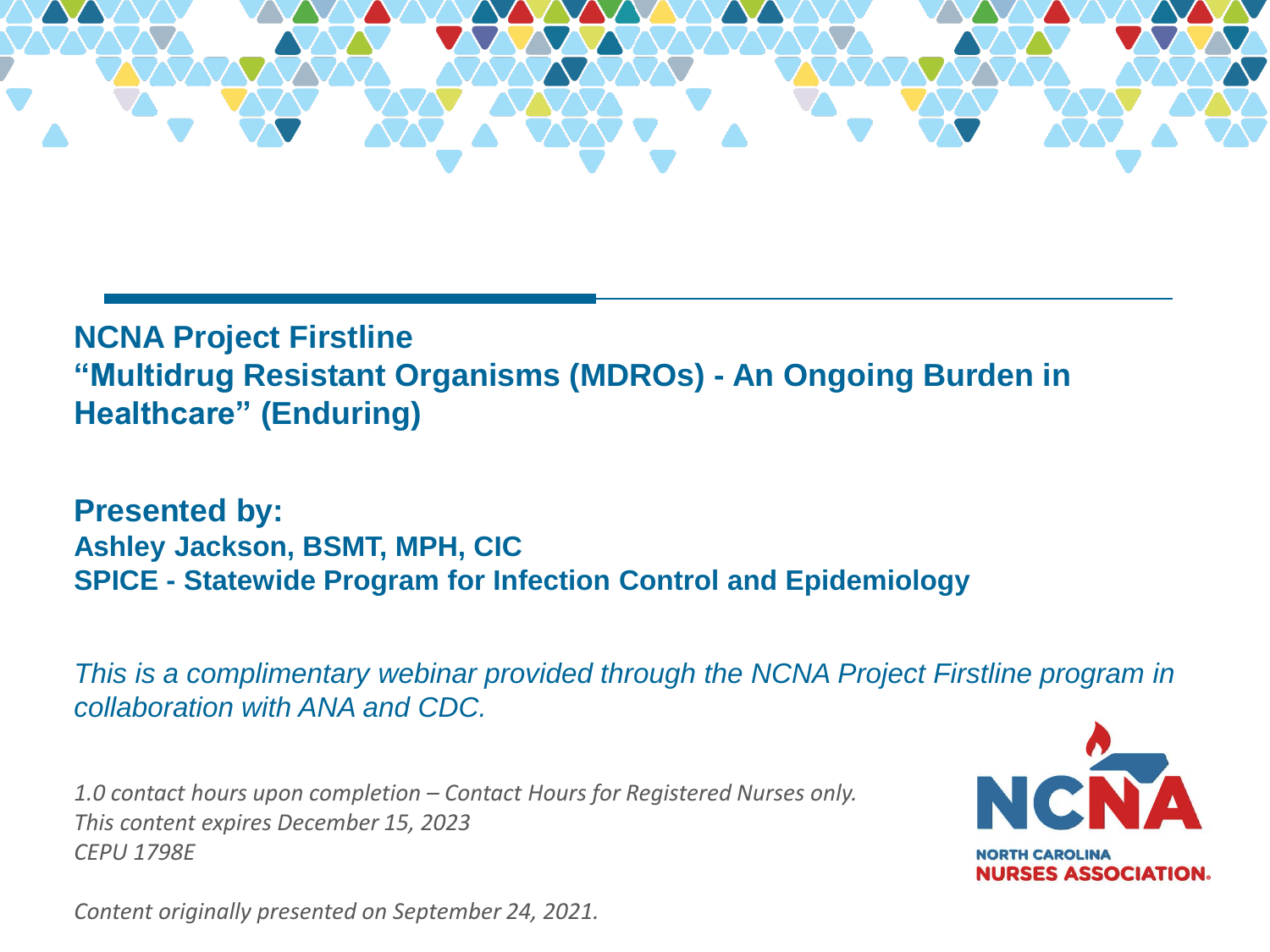# **North Carolina Nurses Association CE Disclosures**

- To receive contact hours nurses must attend 90% of this CNE activity. An evaluation must be completed at the conclusion of the activity.
- Neither the speaker nor members of the planning committee have any conflicts of interest related to the content of this activity.
- The North Carolina Nurses Association is accredited as a provider of nursing continuing professional development by the American Nurses Credentialing Center's Commission on Accreditation.

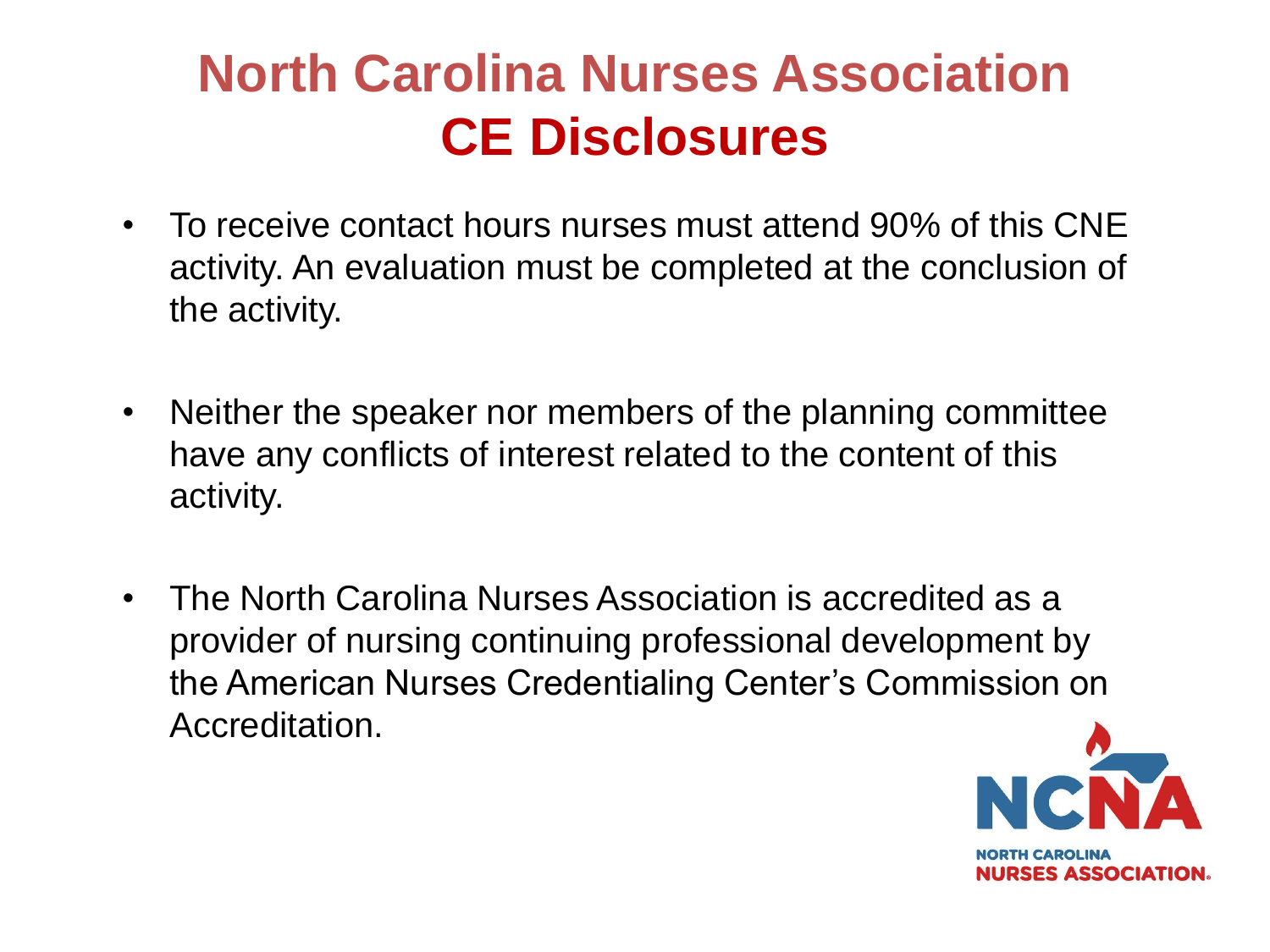#### **North Carolina Nurses Association NCNA Project Firstline "Multidrug Resistant Organisms (MDROs) - An Ongoing Burden in Healthcare" (Enduring)**

## **Learning Outcome:**

90% of particpants with self-assess a gain in knowledge to identify and implement practices to prevent the transmission of MDROs.

This content expires on 12/15/2023

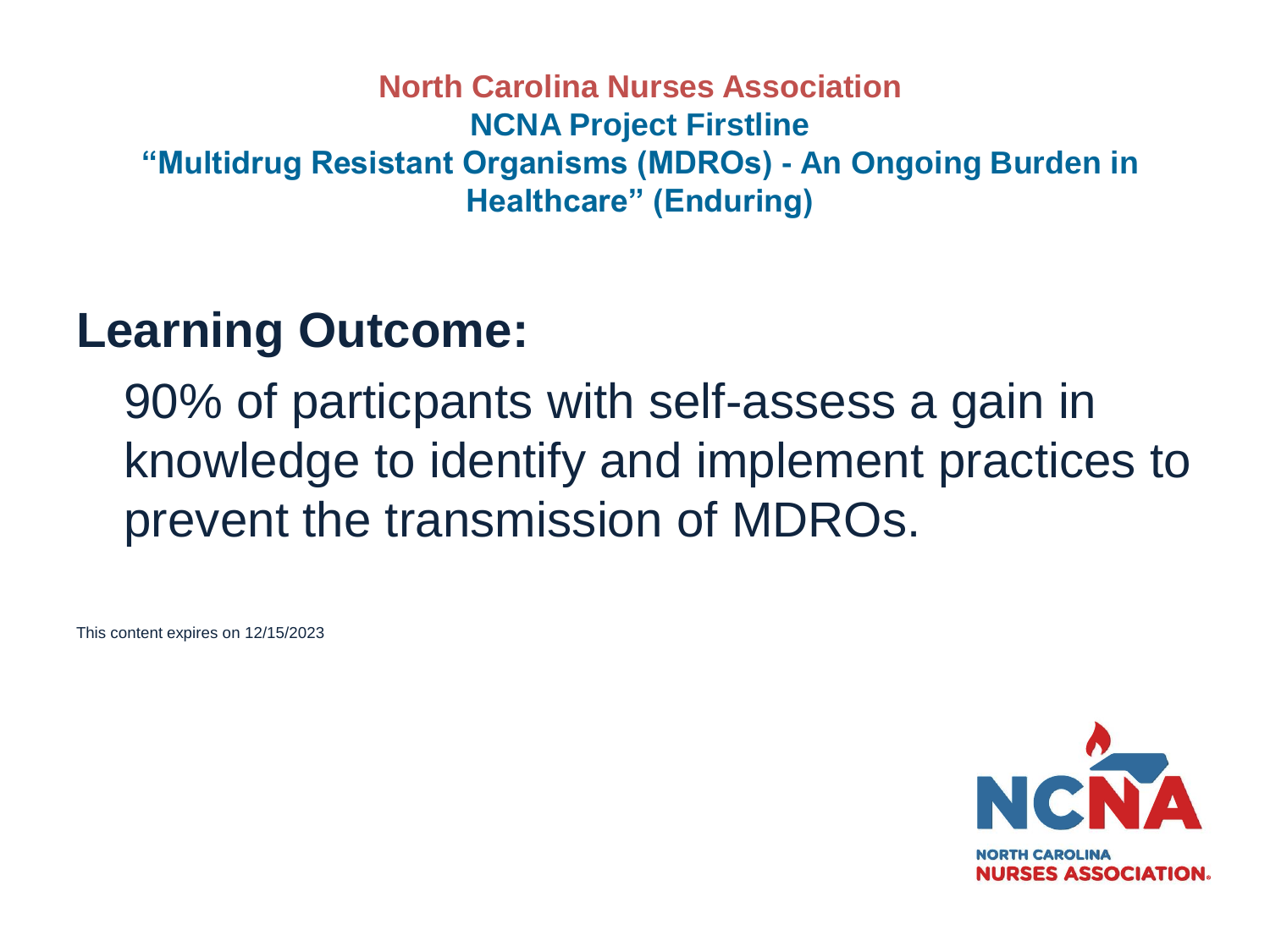### **Click the image below to start the presentation.**

**IMPORTANT:** *Return to this pdf for the links to the CE Evaluation.*



**NCNA Project Firstline** "Multidrug Resistant Organisms (MDROs) - An Ongoing Burden in **Healthcare" (Enduring)** 

**Presented by:** Ashley Jackson, BSMT, MPH, CIC **SPICE - Statewide Program for Infection Control and Epidemiology** 

This is a complimentary webinar provided through the NCNA Project Firstline program in collaboration with ANA and CDC.

1.0 contact hours upon completion - Contact Hours for Registered Nurses only. This content expires July 1, 2022. **CEPU 1798E** 



**NORTH CAROLINA NURSES ASSOCIATION.** 

Content originally presented on September 24, 2021.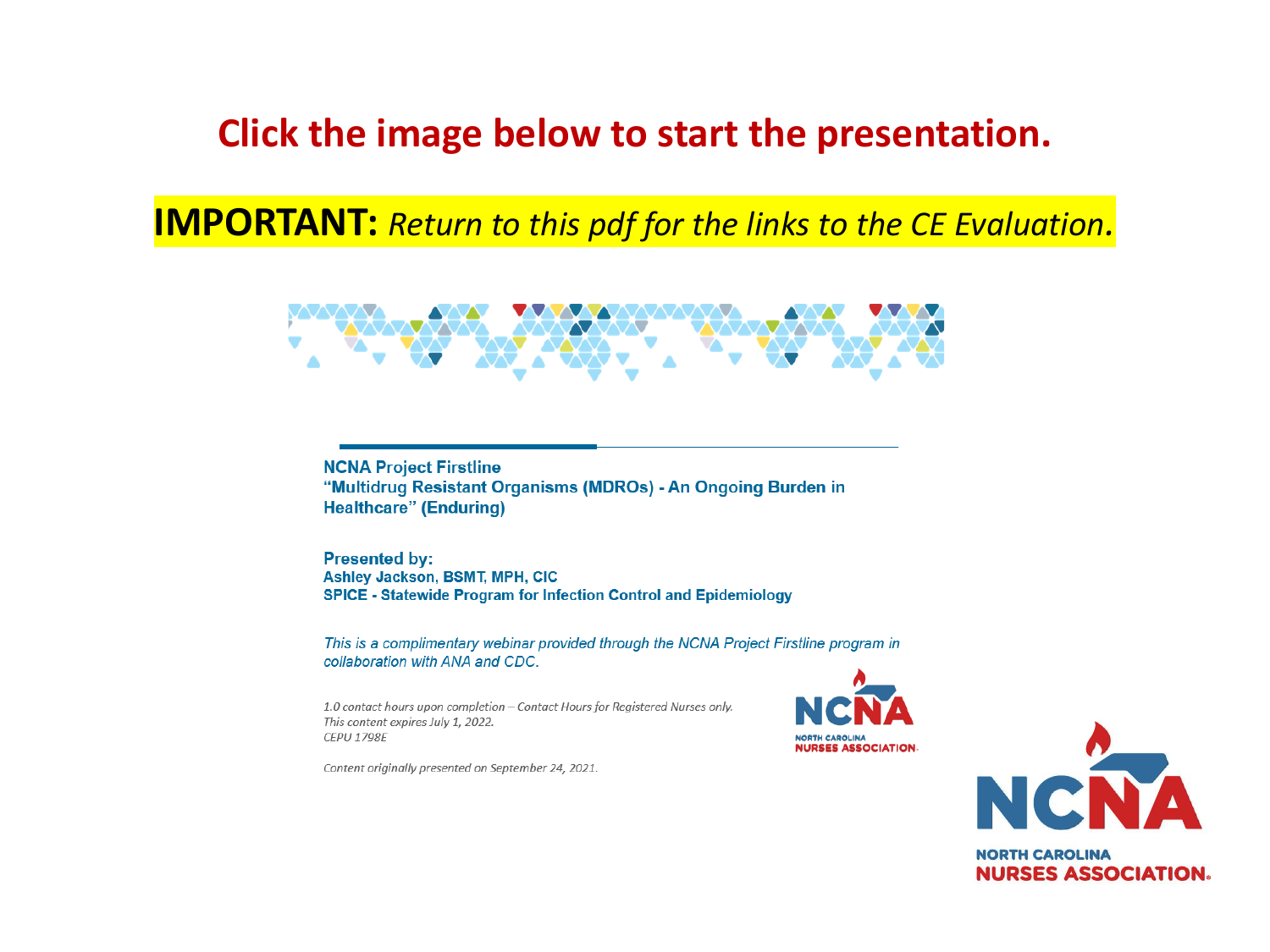**To receive 1.0 contact hours for this CNE activity, please complete this evaluation.** *After completing the survey, your certificate page will appear for you to print.* 

NCNA Evaluation- "Multidrug Resistant Organisms (MDROs) - [An Ongoing Burden in Healthcare" \(Enduring\)](https://www.surveymonkey.com/r/WB5SHCV)



**NORTH CAROLINA NURSES ASSOCIATION**